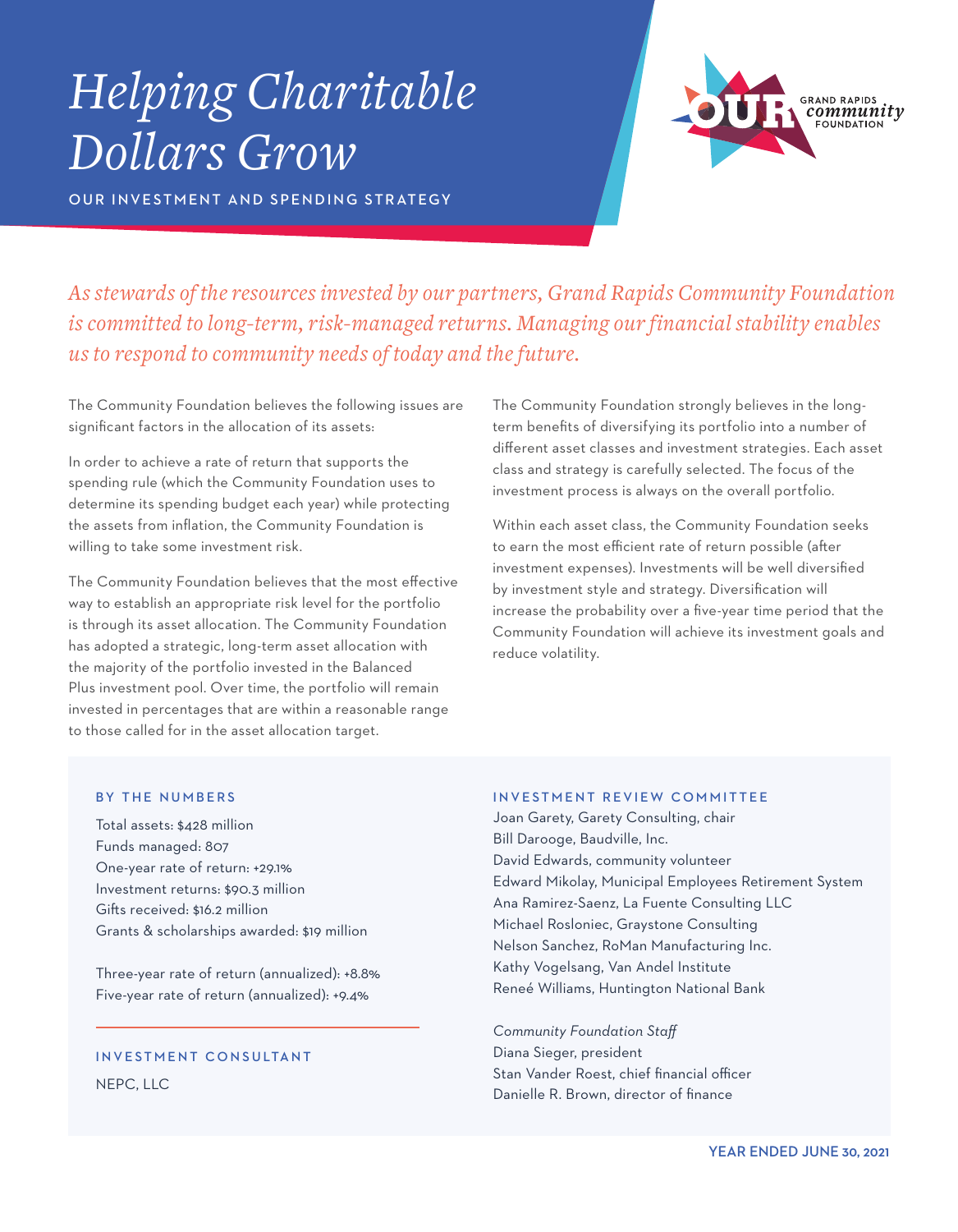### *Strategies to Guide Growth*

As a fund holder, you have the opportunity to select the investment pool for your fund. Most fund holders choose the **Balanced Plus Pool (our main pool)**, which is designed to achieve our investing goals while minimizing volatility of the portfolio. Because it is actively managed, this pool also has the highest investment management fees. The asset allocation target for the Balanced Pool Plus is 72% equity, 19% fixed income, 4% real assets and 5% hedge funds.



#### **ASSET ALLOCATION TARGET: OUR BALANCED PLUS POOL**

- U.S. Equity Large/Mid Cap (25%)
- U.S. Equity Small Cap (5%)
- **International Equity -**Developed (12%)
- **Emerging Markets (7%)**
- Global Equity (10%)
- **Private Equity (13%)**
- Global Fixed Income/ Credit (19%)
- Real Assets (4%)
- Hedge Funds (5%)

#### **CORPORATE ASSETS**

The total allocation of the Community Foundation's assets will be in-line with the approved asset allocation above. The Community Foundation treats the corporate assets as one large pool for allocation decisions. It is the Community Foundation's responsibility to rebalance the corporate pool to maintain alignment with the long-term optimal asset allocation.

#### **BENCHMARKS**

The asset allocation model does allow for a small range around each target to maximize current market opportunities. Assets are expected to exceed benchmarks (net of fees) over a full market cycle. Investment managers are expected to achieve their objectives while consistently adhering to their investment style.

#### **OTHER INVESTMENT POOL OPTIONS**

GIFT PRESERVATION POOL- Designed for minimal investment risk and invested in a money market fund. This pool is designed for those who do not want to take either equity or long-term investment rate risk.

BALANCED POOL- Designed for long-term investing, this pool is invested 60% in Vanguard Total Stock Market Index Fund and 40% in PIMCO Total Return Fund with no exposure to alternative investments.

SOCIALLY RESPONSIBLE POOL- Designed to consider both financial return and social good. Designed for long-term investing, this pool is invested 60% Vanguard FTSE Social Index Fund and 40% TIAA-CREF Social Choice Bond Fund with no exposure to alternative investments.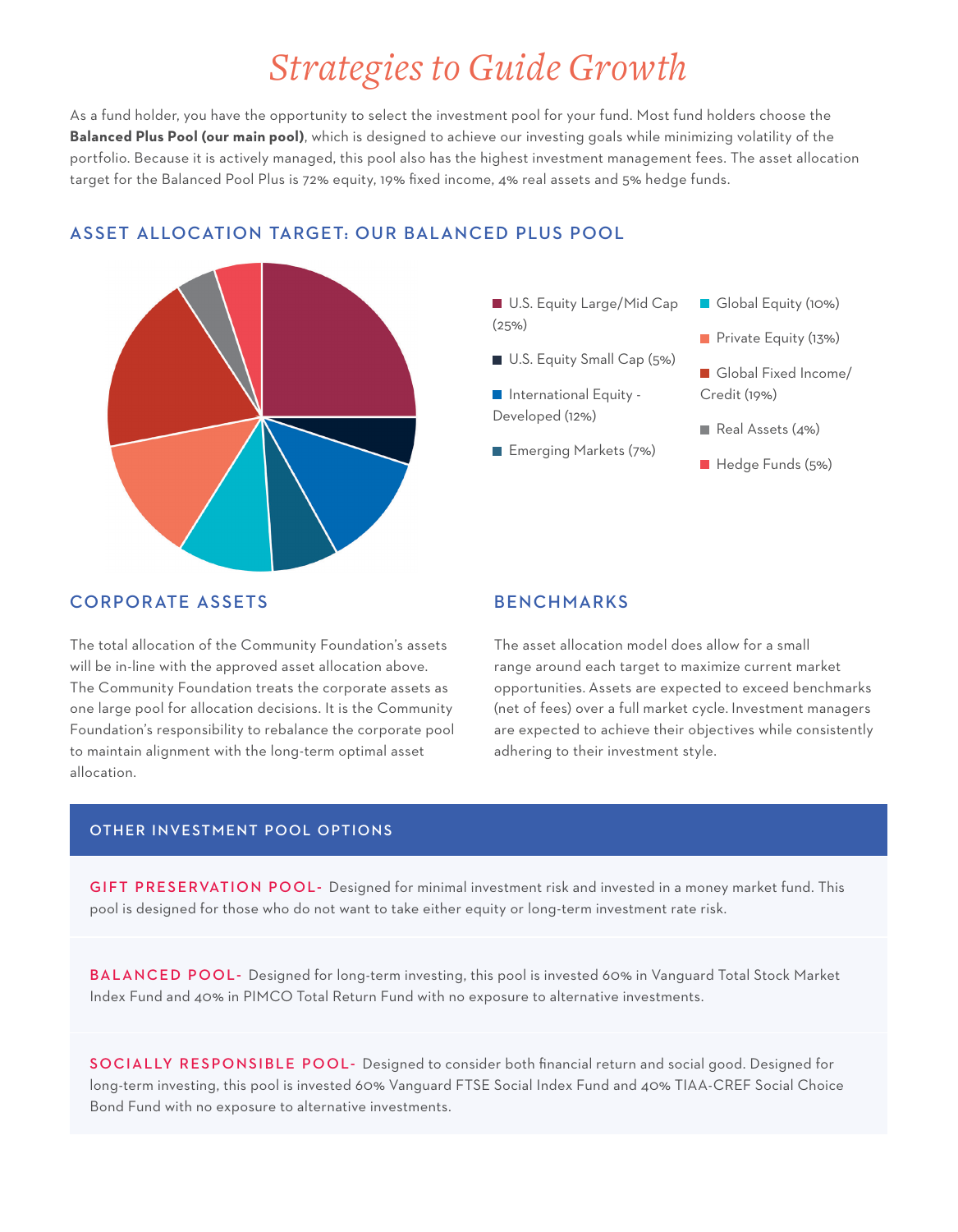## *Fund Fees and Types*

| <b>FUND TYPE</b>                                                                                                                                                                                               | <b>MINIMUM GIFT</b>                                                                                | FEE (% OF MARKET<br>VALUE)                                                                                                                                                       |
|----------------------------------------------------------------------------------------------------------------------------------------------------------------------------------------------------------------|----------------------------------------------------------------------------------------------------|----------------------------------------------------------------------------------------------------------------------------------------------------------------------------------|
| <b>FUND FOR COMMUNITY GOOD</b><br>As community needs change, so will the programs<br>that the fund supports.                                                                                                   | \$10,000 recognition fund;<br>grants pooled<br>\$50,000 named fund; grants<br>made in donor's name | 1.5%                                                                                                                                                                             |
| <b>FIELD OF INTEREST</b><br>Donors select a specific area of interest, such as the<br>arts, environment, children or health, and establish<br>a fund to benefit it.                                            | \$10,000 recognition fund;<br>grants pooled<br>\$50,000 named fund; grants<br>made in donor's name | 1.5%                                                                                                                                                                             |
| <b>DONOR ADVISED</b><br>Individuals, families or businesses recommend<br>grants to nonprofit programs.                                                                                                         | \$25,000 endowed or non-<br>endowed; can be built over<br>5 years.                                 | First \$1,000,000=1%<br>Next \$1,000,000=.75%<br>Next \$1,000,000=.50%<br>Balance = .25%                                                                                         |
| <b>SCHOLARSHIP</b><br>A board-approved volunteer committee reviews<br>applications for the scholarship and selects the<br>recipients based on donor criteria.                                                  | \$50,000                                                                                           | \$250,000+ and 50+ apps=2.5%<br>\$250,000+ and <50 apps=2.0%<br><\$250,000 and 50+ apps=2.0%<br><\$250,000 and <50 apps=1.5%<br>Separate application process =<br>.5% additional |
| <b>NONPROFIT ENDOWMENT</b><br>(FASB 136 FUNDS)<br>Provides endowment funding for a specific nonprofit<br>organization, and can be set up to allow the<br>organization to continue to build the fund over time. | \$50,000                                                                                           | .75%                                                                                                                                                                             |
| <b>DESIGNATED</b><br>An endowment fund which is created by an individual<br>to support a specific nonprofit organization.                                                                                      | \$50,000                                                                                           | .50%                                                                                                                                                                             |
| <b>CHARITABLE GIFT ANNUITY</b><br>Donors who establish a charitable gift annuity receive<br>a life income in exchange for their charitable gift.                                                               | \$25,000                                                                                           | .25%                                                                                                                                                                             |